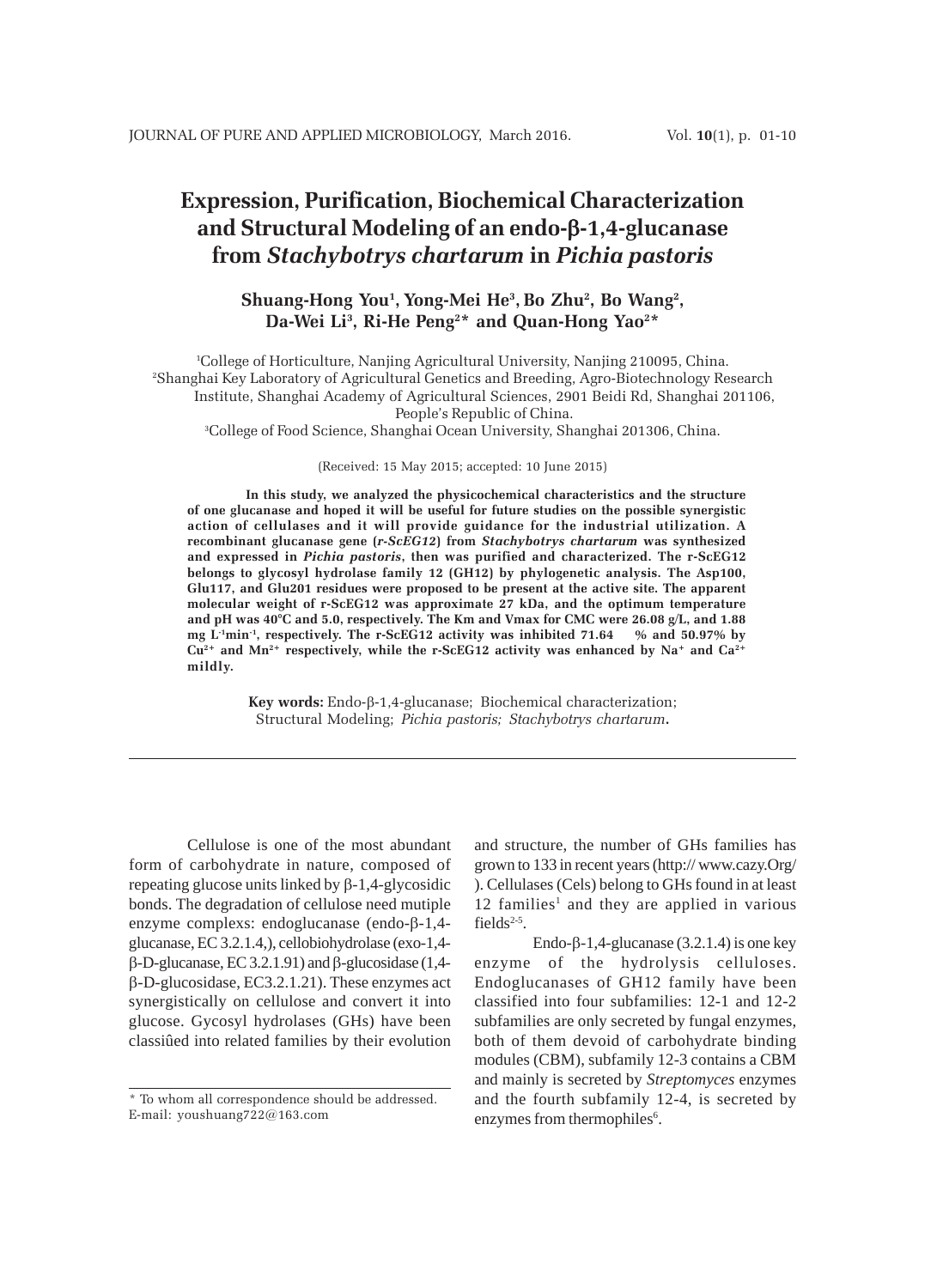Researchs about three-dimensional structure of GH enzymes have proved that members of GH family share the same overall protein fold, the same reaction mechanism (retaining or inverting) and a catalytic site motif. The structure of *Hypocrea jecorina* Cel6A was the first three-dimensional Xray crystallography structure of a cellulase<sup>7</sup>. In addition, the structural studies about the GH12 members showed a compact-sandwich structure that was curved to create an extensive cellulosebinding site on the concave of the β–sheet. Structures from both fungal<sup>8, 9</sup> and bacterial<sup>10, 11</sup> sources have been designed, they provided the structural framework for the GH family. In order to discover cellulases with improved properties, more and more novel GH12 endoglucanases have been cloned, sequenced, expressed in different hosts<sup>6</sup>.

In this study, the gene of the *Stachybotrys chartarum* Cel12A was cloned by Gene-Bank accession number CAL48345.1. The enzyme has a molecular weight of 27 kDa and devoid of CBM. One research about β-glucanase Cel12A from *Stachybotrys atra*12 has studied some biochemical characterization and expressed in bacterial and fungal hosts, but it did not provide the structure of the enzyme. Because the devoid of CBM in engineered enzymes can interact the enzymatic process<sup>13</sup>, thus, it is important and necessary to understand the function and the catalytic mechanism of cellulases that lack of CBM. In this study, we contrasted the biochemical characterization and showed the structural modeling of this enzyme aim to be a footstone for the further deeper insight.

In all, this study aimed to produce, purify, and characterize biochemical of the endoglucanase from *S. chartarum*. This is the first to report the enduglucanase system of the *S. chartarum* expressed in *Pichia pastoris* and the results will be useful for future studies on the possible synergistic action of cellulases.

## **MATERIALS AND METHODS**

# **Strains, plasmids, growth conditions and chemicals**

P. pastoris strain GS115 (His-Mut<sup>+</sup>) was used as a host strain for secretion of endo-β-1,4 glucanase. *Escherichia.coli* DH5α was used for maintenance and manipulation of the plasmids

J PURE APPL MICROBIO*,* **10**(1), MARCH 2016.

stored at our laboratory . The *E. coli* cells were grown in Luria–Bertani (LB) medium (1% tryptone, 0.5% yeast extract, 1% NaCl, pH 7.0) at 37 °C, and ampicillin  $(50-100 \,\mu g \,\text{ml}^{-1})$  was added, if necessary. Vector pPIC9K were purchased from Invitrogen (San Diego, CA). T4 deoxyribonucleic acid (DNA) ligase and restriction endonucleases were purchased from Takara (Dalian). Endoglycosidase H (Endo H) was purchased from New England Biolabs (Beverly, MA) carboxy methyl cellulose (CMC) was purchased from Sigma (St. Louis, MO). All other chemicals were of analytical grade.

# **Gene cloning and Construction of expression vector**

Based on GenBank accession number CAL 48345.1, the endo-β-1,4-glucanase gene, with an additional of a C-terminal  $6\times$  his tag sequence at 3'-end, was optimized using codon usage bias and synthesized by successive polymerase chain reaction (PCR) method<sup>14</sup>. In this study the G+C content was adjusted to about 47.39 %, and ATrich stretches were eliminated to avoid premature termination. The amplified fragment was digested with *Bam*HI and *Sac*I and then inserted into pYPX88 vector, which contains a 357-bp fragment of the  $\alpha$ factor prepro-leader MF4I (GenBank accession no.: AY145833) with the preferred codon usage for *P.*  $pastoris$ , which substitutes the wild-type  $\alpha$ -signal sequence to enhance the expression level<sup>15</sup>. Routine DNA manipulations were performed by standard recombinant method.

# **Transtormation and screening of transformants**

The recombinant plasmid was linearized with *Bgl*II and transformed into *P. pastoris* by electroporation method. The cells were plated on histidine-deficient SD medium and incubated at 30°C for 3 days. The transformants were screened for their ability. Small-scale expression experiments were performed to detect expression of the recombinant protein<sup>16</sup>.

#### **Purification and SDS-PAGE**

All purification steps were carried out at 4 °C. After centrifugation and removed of the cells, the supernatant was concentrated by ammonium sulfate precipitation. The recombinant protein was purified using Ni2+-NTA agarose affinity column. The purified production was checked using 12 % (w/v) sodium dodecyl sulphate polyacrylamide gel electrophoresis **(**SDS-PAGE). The spots of proteins were visualized by staining with Coomassie Brilliant Blue R-250.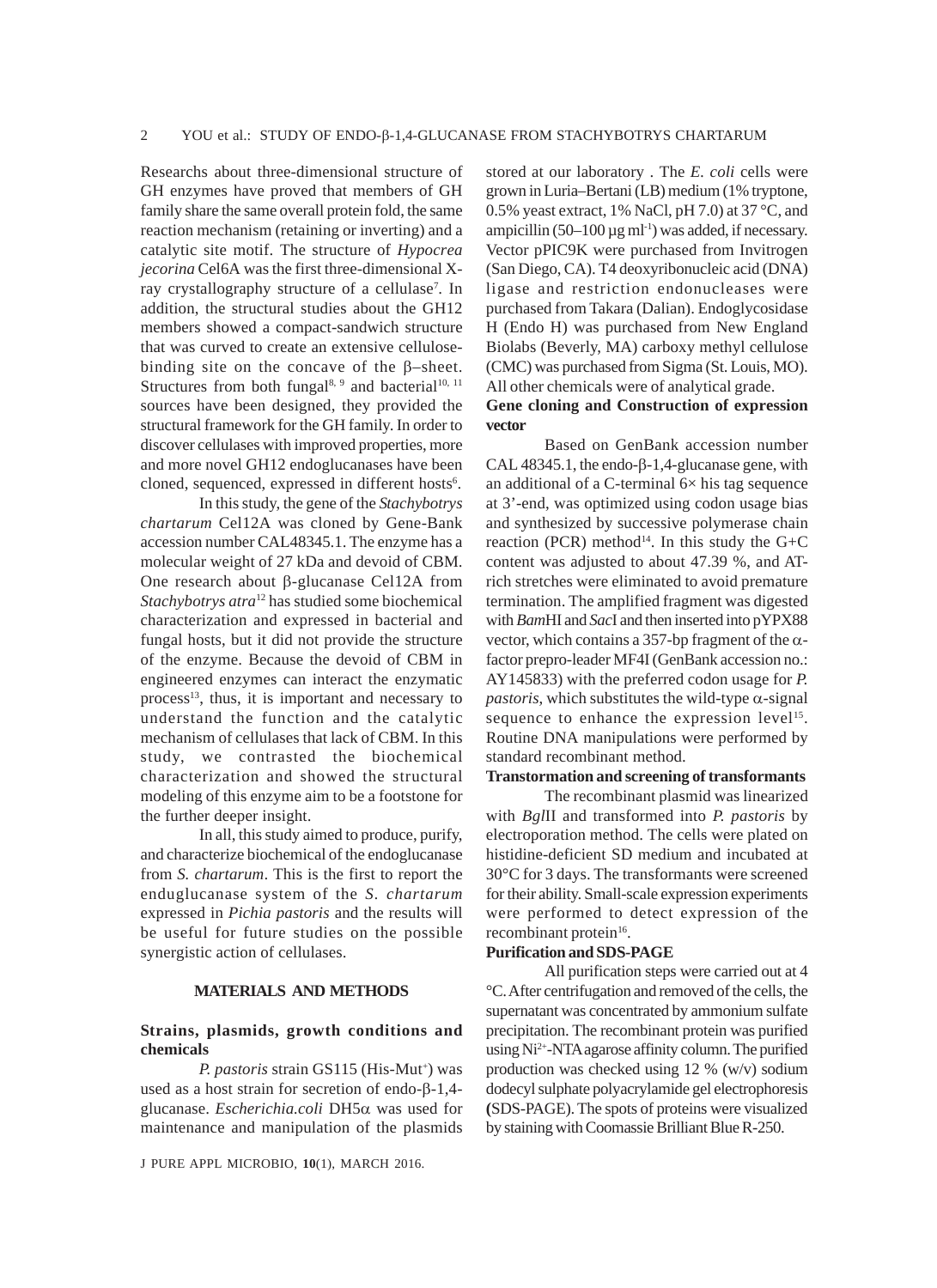# **Enzyme assays**

The enzymatic activity of endo-β-1,4 glucanase was measured using CMC as a substrate, and the reduced sugar was measured by the 3,5-dinitrosalicylic acid (DNS) method<sup>17</sup>. The enzyme activity assay was followed: 70 µl of enzyme solution was incubated with 140  $\mu$ l of 1 % (w/v) CMC solution and 70  $\mu$ l citric acid–Na<sub>2</sub>HPO<sub>4</sub> (pH 5.0) buffer at 37 °C for 2 h after initiating the reaction by the addition of enzyme; The reaction was terminated by the addition of 280 µl DNS reagent and boiled for exactly 10 min, and the absorption was measured at 540 nm after it cooled down to room temperature. Each glucanase activity determinations were performed in triplicate.

# **Biochemical characterization of the enzyme**

The effect of temperature on the activity of r-ScEG12 was determined by incubating crude enzyme mixture in citric acid-disodium hydrogen phosphate (McIlvaine) buffer (pH 5.0) at temperatures between 20 to 80 °C with a regular interval of 10 °C. Enzyme activity was assayed by the DNS method at different temperatures (as described above). One unit of enzymatic activity was defined as the amount of enzyme that released 1 mmol of reducing sugar equivalent per min under the assay conditions. Thermostability studies of the enzyme were conducted by preincubating the enzyme solution at 20, 30, 40, 50, 60, 70 and 80 °C for 10, 20, 30, 40, 50, 60 min, and all of them begin with the same activity which without any treatment. After incubation, the enzyme activity was checked by the DNS method.

The optimum pH of the enzyme was determined by incubating the enzyme with substrate (1 % CMC), prepared in a 0.05 McIlvaine buffer. To check the stability at different pH, the enzyme was placed in different pH buffers (pH 2, 3, 4, 5, 6, 7 and 8) at the temperature of 37 °C for 24 h. Then, the enzyme activity was measured using a standard assay procedure.

Various metal ions, including  $Na^+$ ,  $Ca^{2+}$ ,  $Cu^{2+}$ ,  $Zn^{2+}$ ,  $Mn^{2+}$ ,  $Co^{2+}$ ,  $Mg^{2+}$ ,  $Fe^{3+}$ ,  $Fe^{2+}$ ,  $Li^{+}$  and Cr3+ at 10mM concentration, were applied to obtain the optimum activity of the enzyme (PH  $5.0$ ,  $37^{\circ}$ C) . The enzyme was assayed in McIlvaine buffer (pH 5.0) containing 1 % CMC.

Protease resistance was tested by incubating 50 µl r-ScEG12 with 2 ml of 0.2 mg/ml pepsin (80 mM glycine-HCl, pH2.5) and 2 ml of 0.2

mg/ml trypsin (80 mM  $NH<sub>4</sub>H<sub>2</sub>CO<sub>4</sub>$ , pH 7.5), respectively. The r-ScEG12 resistance was measured by assessing residual enzyme activity using McIIvaine buffer under optimum conditions (pH 5.0, 37 °C for 1 h, 3 h, 5h and 7 h).

The Kinetic parameters, Km and Vmax were estimated by the method of Lineweaver and Burk.

### **Structural modeling of the enzyme**

We analyzed the phylogenetic tree by using softwares ClustalX and MEGA6, in addition, the homology modeling project submitted to SWISS-MODEL workspace, with the aid of DSViewerPro6.0, we get the three-dimensional structure of endo-β-1,4-glucanase.

#### **RESULTS**

## **Gene cloning and construction of expression vector**

By a BLAST anlysis, the synthesized r-ScEG12 gene and the wild-type showed 83 % homology. The codon-optimized gene was subcloned into pYPX8 expression vector. The inducible promoter from *AOX*1 gene, the chemical synthesized signal MF4I, the native transcription termination and polyadenylation signal from *AOX*1 gene consist pYPX816. The sequencing data proved the expression plasmid was constructed correctly.

#### **Expression and purification of r-ScEG12**

Multiple plasmid integration occurred spontaneously in *P. pastoris* at a frequency between 1 % and 10 % of all His<sup>+</sup> transformants.

**Table 1.** Effect of metal ions on recombinant endo-β-1, 4-glucanase activity

| Metal ions    | r-Egase relative activity $(\%)$ |
|---------------|----------------------------------|
| Control       | 100.00                           |
| $Na+$         | 107.52                           |
| $Ca^{2+}$     | 109.29                           |
| $C_{11}^{2+}$ | 71.64                            |
| $Zn^{2+}$     | 101.73                           |
| $Mn^{2+}$     | 50.97                            |
| $Co2+$        | 96.57                            |
| $Mg^{2+}$     | 102.92                           |
| $Fe3+$        | 102.99                           |
| $Fe2+$        | 103.40                           |
| $Li^+$        | 96.42                            |
| $Cr^{3+}$     | 82.94                            |
|               |                                  |

J PURE APPL MICROBIO*,* **10**(1), MARCH 2016.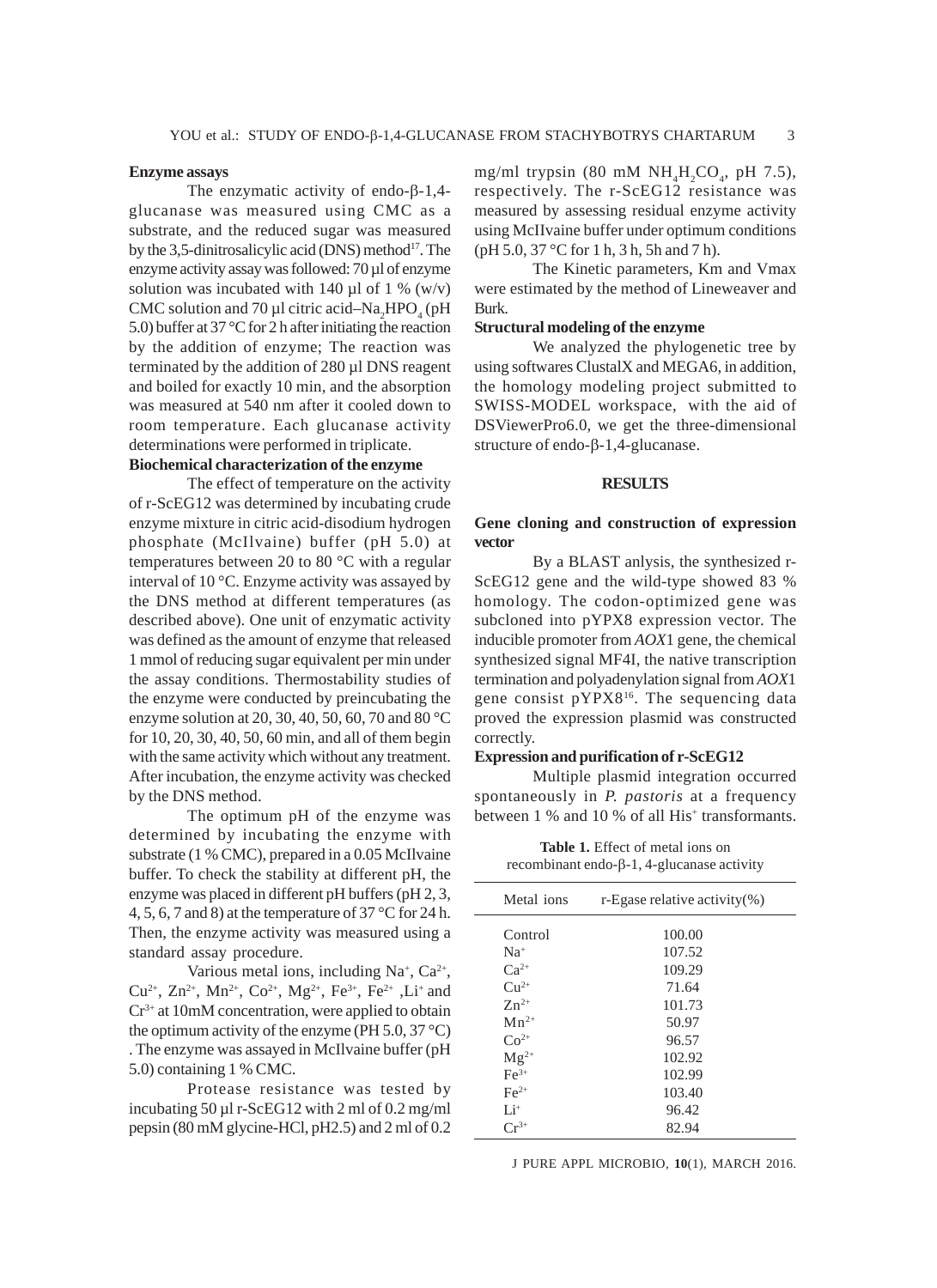| Fungus                                 | Opt.pdf | $Opt.$ tem. $(^{\circ}C)$ | Reference                 |
|----------------------------------------|---------|---------------------------|---------------------------|
| <i>Bacillus circulans</i> F-2          | 4.5     | 50                        | Yusung, Taejon (1995)     |
| <i>Thermoascus aurantiacus IFO9748</i> | 5.0     | 70                        | Jiong Hong $(2007)$       |
| Penicillium funiculosum                | 4.0     | 65                        | Karboune et al. (2008)    |
| Daldinia eschscholzii(Ehrenb.:Fr.)Rehm | 6.0     | 70                        | Karnchanatat et al.(2008) |
| Aspergillus Oryzae VTCC-F045           | 5.5     | 55                        | Nguyen and Quyen(2010)    |
| Trichoderma sp.                        | 5.0     | 50                        | El-Zawahry et $al.(2010)$ |
| Trichoderma viride                     | 6.5     | 55                        | Iqbal et al. $(2011)$     |
| Aspergillus niger ANL301               | 5.5     | 50                        | Chinedu et al.(2011)      |
| Trichoderma sp.IS-05                   | 3.0     | 60                        | Andrade et al. (2011)     |
| Chaetomium cellulolyticum NRRL 18756   | 5.5     | 50                        | Fawzi and Hamdy(2011)     |
| Aspergillus glaucus XC9                | 4.0     | 50                        | Tao <i>et al.</i> (2011)  |
| Aspergillus niger VTCC-F021            | 5.0     | 55                        | Pham <i>et al.</i> (2012) |
| Penicillium simplicissimum H-11        | 3.2     | 60                        | Hongzhi Bai (2013)        |
| Alicyclobacillus sp.A4                 | 3.4     | 60                        | Yingguo Bai (2013)        |
| Sclerotinia sclerotiorum               | 5.0     | 50                        | Haifa Chahed (2014)       |
| Talaromyces emersonii CBS394.64        | 4.5     | 90                        | Kun Wang $(2014)$         |

**Table 2.** Comparison of Optimum pH and Temperature of the recombinant endoglucanases from Various Fungal Species



**Fig. 1.** SDS-PAGE patterns of the purified and recombinant endo-β-1,4-glucanase. M was molecular mass standard, lane 1 wa purified recombinant phytase endo-β-1,4-glucanase by  $Ni<sup>2+</sup>-NTA$  agarose affinity.



**Fig. 2.** Optimal pH and pH stability of the recombinant endo-β-1,4-glucanase

J PURE APPL MICROBIO*,* **10**(1), MARCH 2016.

Small-scale strain will be used for expression of recombinant glucanase.

After induction for 8 h in 96-well plates, 21 % of the tested transformants showed glucanase activity. Some single colonies with higher activity were selected for further induction with methanol in shake flasks to improve r-ScEG12 yield. After 72 h, The maximal glucanase activity in the culture supernatant reached  $0.114$  U/mg. Ni<sup>2+</sup>-NTA agarose affinity column (Sigma) was used to purify the protein with an additional six histidine residues at the C-terminal. The protein concentration of the purified glucanase was 10 µg/ml detected by the Bradford assay, bovine serum albumin was standard. By using SDS-PAGE, the apparent molecular mass of the recombinent protein was 27 kDa (Fig. 1).

# **Biochemical characterization of r-ScEG12**

The r-ScEG12 activity was assayed in the mixture contained  $\text{Na}_2\text{HPO}_4$  and citrate buffer under different pH values (2 to 8) at 37  $\degree$ C for 4 h. The results showed the r-ScEG12 exhibited maximum activity around 40  $\degree$ C and pH 5.0, respectively (Fig. 2 and Fig. 3). The activity of r-ScEG12 remained more than 80 % after incubated under weakly acidic condition (pH 4.0–6.0) at 37  $\rm{^{\circ}C}$  for 4 h (Fig. 2). As the temperature increases from 40  $\degree$ C to 80  $\degree$ C, the enzyme activity sharply declined and the enzyme denaturation until the temperature was raised to 80 °C (Fig. 3).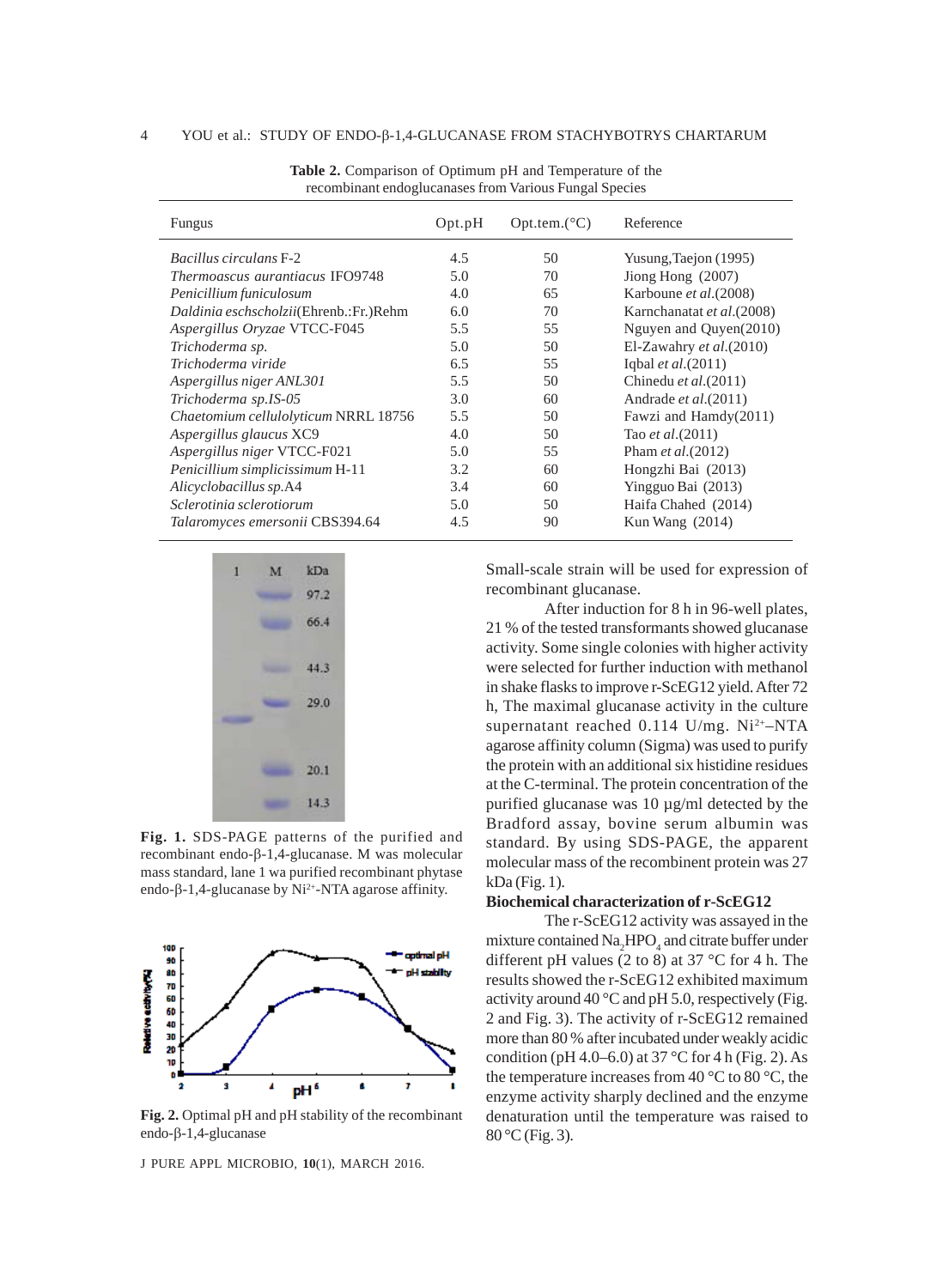As shown in Tab1, analysis of the effect of metallic ions at 10 mM concentration on rScEG12 activity showed that  $Mn^{2+}$ , Cu<sup>2+</sup> inhibited the enzyme,  $Na^+$ ,  $Ca^{2+}$  and  $Fe^{2+}$  enhanced the



**Fig. 3.** Optimal temperature and thermostability of the recombinant endo-β-1,4-glucanase



**Fig. 4.** The phylogenetic tree of the recombinant endoβ-1,4-glucanase



(A) The two β-sheets in the structure are labeled A and B. (B) Individual strands are labeled (A1-A6 or B1-B6) according to their positions in the two β-sheets. (C)The β-jelly roll structure of the r- ScEG12. (D) Closer view of the catalytic site

**Fig. 5.** The three-dimensional structure of the recombinant endo-β-1,4-glucanase.

activity. Most studies<sup>12,18</sup> have suggested that glucanases activity was usually inhibited by  $Mn^{2+}$ , which might be due to its interaction with sulfhydryl groups present on the enzyme.

The r-ScEG12 had no resistance to pepsin, it almost lost activity after incubation at 37 °C for 30 min, but showed a good resistance effect to trypsin, it retained 73.01 % activity under the same conditions and activity survived 23.54 % after further incubation for 1.5 h. The Km and Vmax for CMC were  $26.08 \text{ mg/ml}$  and  $1.88 \text{ mg L} \cdot \text{h}^{-1}$ , respectively.

## **Structural modeling and phylogeny of the enzyme**

Using the softwares (ClustalX and MEGA6), The phylogenetic tree (Fig. 4) showed the relationship with other different microorganisms based on amino acid sequence. The tree showed that *S. chartrum* endoglucanases was more closely related to *Clonostachys* than other endoglucanases. The homology between them is approximately 58 %.

The three-dimensional structure of r-ScEG12 (Fig.5) was determined by swiss-model work-page and DSViewerPro6.0 software with the Endoglucanase 3 (ThEG3) from *Trichoderma harzianum* as a template. The structure of r-ScEG12 was composed by two leaflets of antiparallel β-sheets, the convex six strands (A1– A6) and concave nine strands (B1–B9), as depicted in Fig.5A and B. The β-strands were connected via four á-helices (H1, H2, H3 and H4; Fig. 5C) and several loops. The catalytic cleft which binds to the cellulose chains during the hydrolysis presents in the concave part of the leaflets. Fig. 5D showed the three catalytic residues Asp100, Glu117, and Glu201, strictly conserved in the glycosyl hydrolase family 12<sup>8</sup>,

J PURE APPL MICROBIO*,* **10**(1), MARCH 2016.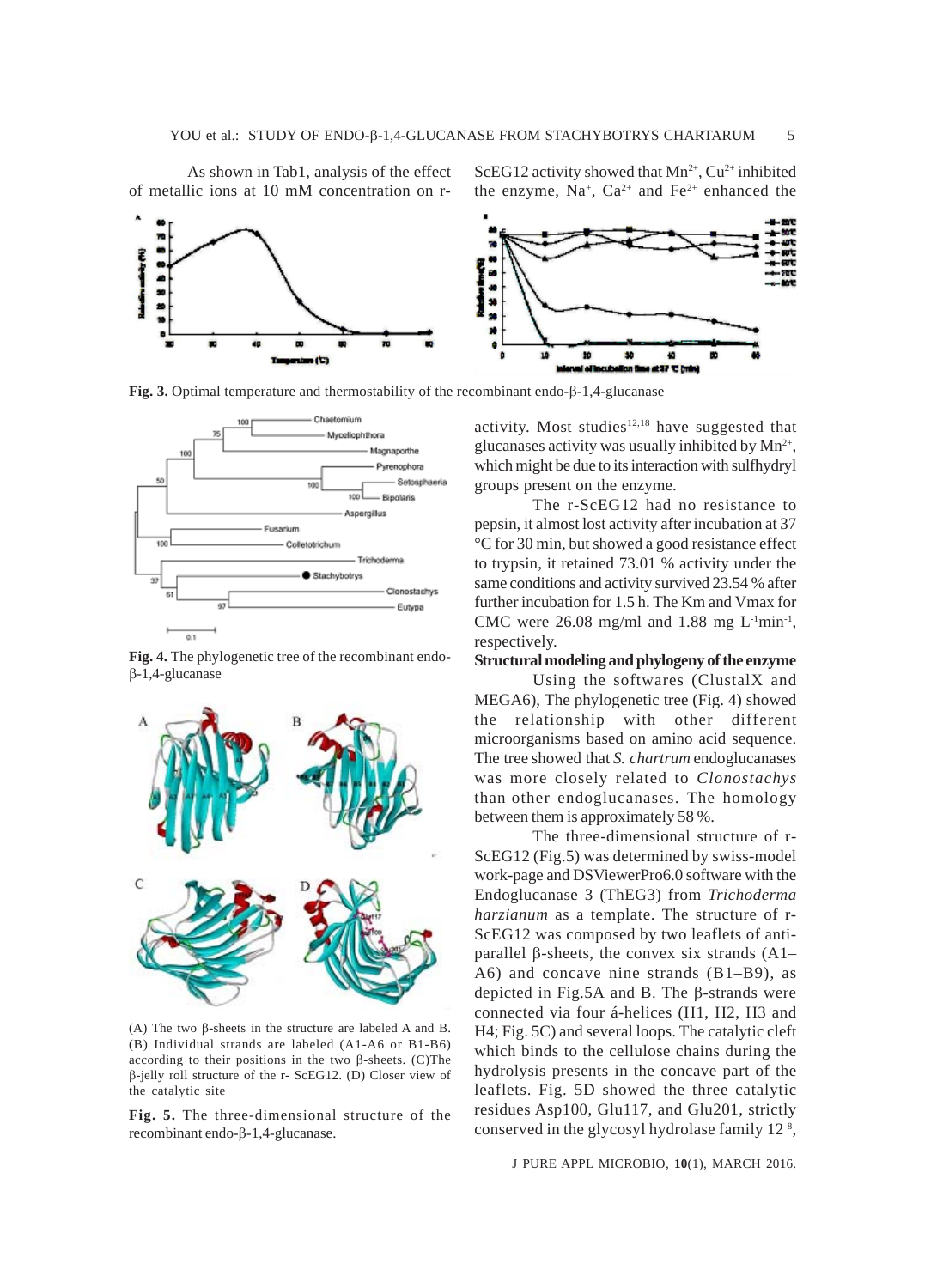

**Fig. 7.** Substrate binding cleft of the ScEG12. Some important residues were drawn explicitly. The highlighted residues differ from ThEG3. Residues Leu93, Asp96, Val193, Leu194 and Ser195in ThEG3 are replaced by Ile93, Asn96, Leu193, Ile194 and Thr195 in ScEG12.



**Fig. 6.** Comparison of the primary structure of the r-ScEG12 and ThEG3. Alignment of the primary sequence of ScEG12 and ThEG3 with the catalytic triad residues marked in red border

J PURE APPL MICROBIO*,* **10**(1), MARCH 2016.

At the same time, the Fig. 5D also highlighted the three aromatic residues located in the loops that for the 'thumb' and 'fingers' of the catalytic cleft of enzyme, the three residues should play an essential and important role in the efficiency of the hydrolytic catalysis.

#### **DISCUSSION**

In this study, we expressed an *S. chartarum* gene in *P. pastoris* and secreted the enzyme successfully, so the constructed yeast strain may be widely applied in cellulose degradation system. The results showed the *P. pastoris* is an excellent host for EG expression. To date, this gene has been expressed in *Escherichia coli*, *Aspergillus niger*12, *P.pastoris* and showed a prominent protein band of 27, 24 and 27 kDa, respectively. Yeast recombinant proteins often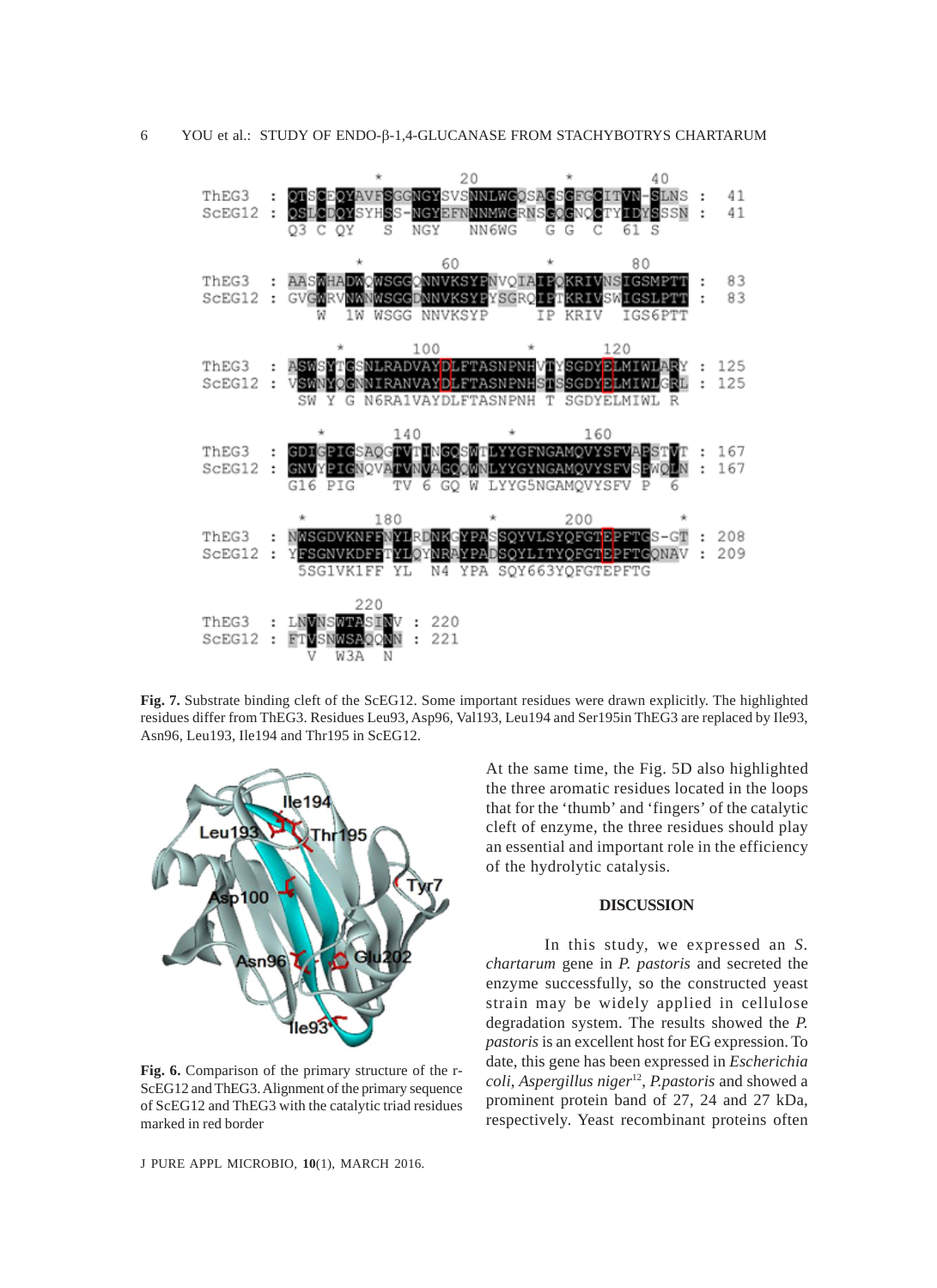show glycosylation which increases the molecular weight and thermal stability of the proteins<sup>19</sup>. In this study, r-ScEG12 show this characterization, our previous study<sup>20</sup> have indicated that the endoglucanase produced in *P. pastoris*. So this gene showed different molecular weight expressed different strains. In addition, generally speaking, for protein expression in *P. pastoris*, 30 °C is usually  $used<sup>21</sup>$ .

We find most endo-β-1,4-glucanases with different sources are acidic from table 2 (the lowest optimal pH is 3.2), becaouse cellulase used in textile industry have to be active in acidic environment<sup>22</sup>. In this study, the optimal ph is 5.0, it is lower than Cel12A expressed in *E. coli* (6.5) and *A. niger*  $(5.0)^{12}$ . Different acidic endoglucanases have been previously expressed in *P. pastoris*23-27, Some expression of endoglucanases in yeast *Saccharomyces cerevisiae* showed the same pH range<sup>19, 28</sup> with our study. From this study, we know *S. chartarum* is capable of secreting some amounts endoglucanases, and expressed in *P. pastoris* showed the lowest optimal pH.

The optimal temperature of recombinant endoglucanases was usually increased from 50 °C to 90 °C (table 2), most endo-β-1,4-glucanases are stable up to 50–55 °C, including the commercial enzyme from *Trichoderma reesei*<sup>29</sup> which have been expressed in *P. pastoris* and *E. coli* [30]. The optimal temperature of r-ScEG12 is 40 °C in this study, Cel12A expressed in *E. coli* and *A. niger* showed optimal temperature 45°C and 50°C, respectively<sup>12</sup>, so r-ScEG12 is not thermophilic. However thermophilic cellulases are more favorable for industrial application because of their high activity and stability at high temperatures. A number of thermophilic cellulases have been purified, cloned and characterized in recent years though not all shown in table 2. Some thermophilic cellulases display maximum activities even over 100 °C, such as the GH 12 endoglucanase from *Pyrococcus furiosus*, endoglucanase celB from *Thermotoga neapolitana*31, thermophilic fungi like *Talaromyces emersonii*, *Thermoascus aurantiacus,* and *Trichoderma koningii* as the main microbial source of thermophilic cellulases have been reported to produce cellulases of GH 3, 5, and 7 families with optimal temperature of 65"80 °C 32-35. The r-ScEG12 did not show thermostable characterization, it may be related to its structure,

so we analyzed the structure of r-ScEG12 in this study.

In previous studies about glucanase, one research has involoved extensive analysis of the enzymes substrates and indicated that the recombinant glucanase had higher affinity for low viscosity CMC substrate<sup>12</sup>. In this study, in order to contrast with ThEG3<sup>36</sup>, we use CMC as substrate and did not address the substrate analysis.

Endoglucanases (with very few exceptions) usually are composed by the large catalytic core domain (CCD) and the small CBM, which are connected by a heavily glycosylated fragment. One characteristic of GH family 12 fungal cellulases was lack of a CBM, resulting these enzymes degrade amorphous, but not crystalline cellulose. The r-ScEG12 contained 221 residues and had high primary sequence identity (56.76 %) with ThEG3. Fig. 6 showed some residues such as Tyr37, Asn207 and Asn221 which localized in the Cterminus of r-ScEG12 and ThEG3 lacked, while r-ScEG12 lacks Gly13. These differences between r-ScEG12 and ThEG3 must be relevant to the function of them such as thermophilicity and so on. The ThEG3 structure has been described in research $36$ and most structural features of r-ScEG12 are similar to ThEG3.

The Fig.7 showed residues that were solvent exposed in the substrate binding cleft of r-ScEG12. There were two evident rows of hydrophobic residues in the cleft, one was formed by Ile93, Asn96 and Asp100 and the other was formed by Leu193, Ile194, Thr195 and Glu201. In GH family 12, a tryptophan (Trp) residue was most frequently found instead of tyrosine (Tyr) at the amino acid position #7. One research reported that it was likely because Tyr7 would hold somewhat weaker interactions with the substrate due to the smaller hydrophobic contact area relative to Trp7, so the Km of ThEG3 (21.4 g/L) is different from the endoglucanase 3 of *T. reesei* (TrEG3) (1.5 g/L) [36]. In this study, both ScEG12 and ThEG3 showed tyrosine (Tyr) in the position #7, so there is little difference between the Km of ScEG12 (26.08 g/L) and ThEG3  $(21.4 \text{ g/L})^{37}$ . This suggested that the substrate CMC binding affinity of r-ScEG12 was nearly equal to ThEG3. Close to the acid catalyst Asp100, r-ScEG12 had Ile93 and Asn96, whereas ThEG3 had Leu93 and Asp96. In addition, some differences found in the other row, Close to the

J PURE APPL MICROBIO*,* **10**(1), MARCH 2016.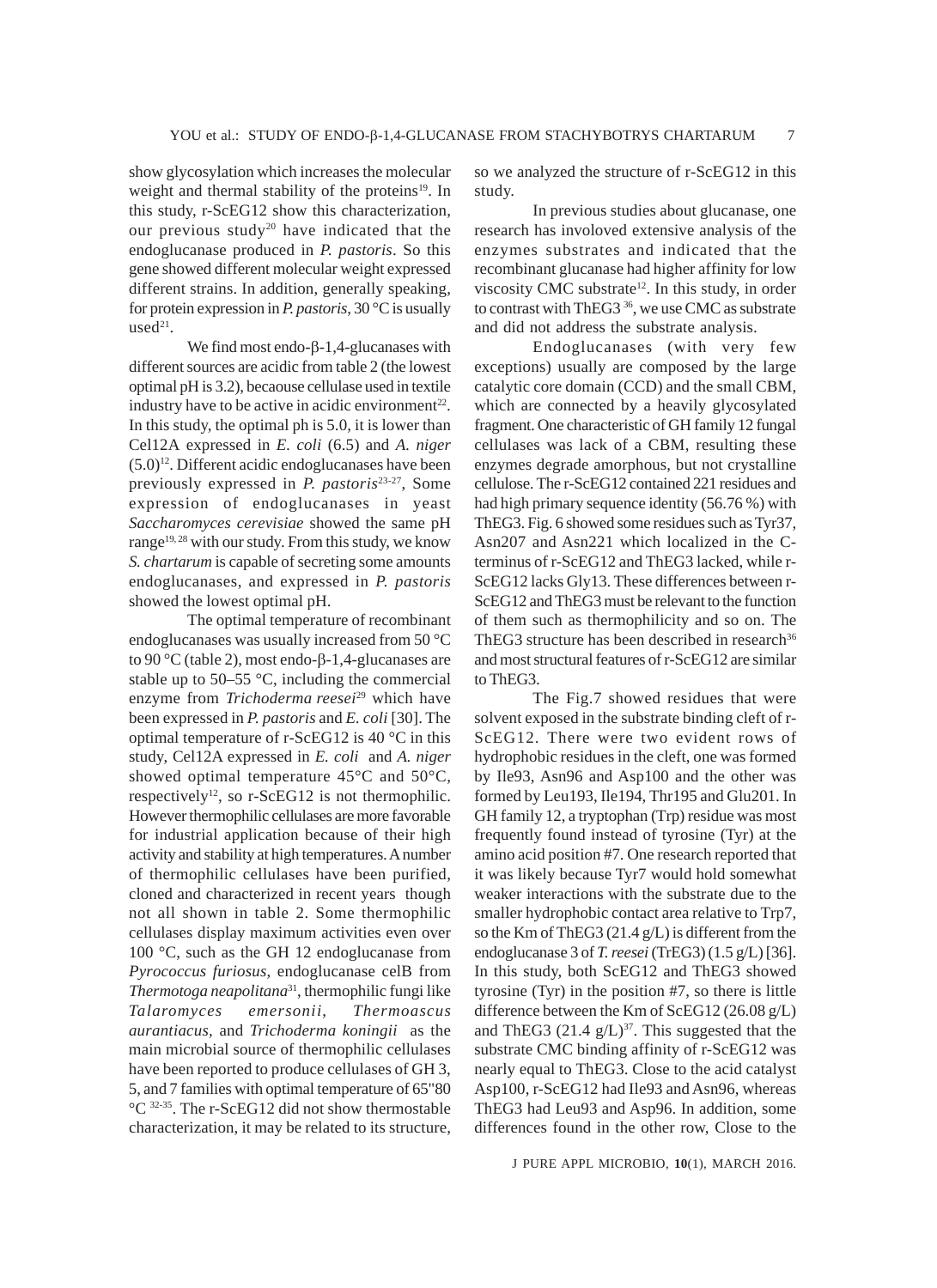acid catalyst Glu201, ScEG12 has Leu193, Ile194 and Thr195, whereas ThEG3 has Val193, Leu194 and Ser195. This changes lead to important differences in the biochemical characterization of the two enzymes such as thermostability.

## **CONCLUSIONS**

We successfully recombined the glucanase gene from *stachybotrys chartarum (r-ScEG12)* and synthesized, expressed in *P. pastoris*. Then we detected the biochemical characterization of the enzyme and developed the structure analysis of this gene. We found the apparent molecular weight of *r-ScEG12* was approximate 27 kDa; the optimum temperature and pH was 40°C and 5.0, respectively; the Km and Vmax for CMC were 26.08  $g/L$ , and 1.88 mg  $L^{-1}$ min<sup>-1</sup>, respectively; the r-ScEG12 activity was inhibited 71.64 % and 50.97 % by  $Cu^{2+}$  and  $Mn^{2+}$  respectively, while the r-ScEG12 activity was enhanced by  $Na^+$  and  $Ca^{2+}$  mildly. In addition, the Asp100, Glu117, and Glu201 residues were proposed to be present at the active site.

#### **ACKNOWLEDGMENTS**

The research was supported by the National Natural Science Foundation of China (31-200075), the Key Project Fund of the Shanghai Municipal Committee of Agriculture (No. 2011-1-8, 2013D-8 ), International Scientific and Technological Cooperation ( 13440701700), Agriculture science technology achievement transformation fund (133919N1300).

#### **REFERENCES**

- 1. Henrissa, B., Davies, G.J. Glycoside hydrolase and glycosyl-transferase families modules and implications for genomics. *Plant Physiol*, 2000; **124**:1515–9.
- 2. Ogel, Z.B., Yarangümeli, K., Dürdar, H., Ifrij, I. Submerged cultivation of Scytalidium thermophilumon complex lignocellulosic biomass for endoglucanase production. *Enz. Microb. Technol*., 2001; **28**:689-95.
- 3. Camassola, M., Dillon, A.J.P. Biological pretreatment of sugarcane bagasse for the production of cellulases and xylanases by *Penicillium echinulatum*. *Ind. Crops. Prod*., 2009; **29**:742-7.
- 4. Abo-State, M.A.M., Hammad, A.I., Swelim, M., Gannam, R.B. Enhanced production of cellulases( by *Aspergillus spp*. isolated from agriculture wastes by solid state fermentation. *American-Eurasian J. Agric & Environ. Sci*., 2010; **8**:402-10.
- 5. Vu, V.H., Pham, T.A., Kim, K. Improvement of fungal cellulose production by mutation and optimization of solid state fermentation. *Mycobiology*, 2011; **39**:20-25.
- 6. Goedegebuur, F., Fowler, T., Phillips, J., van Der Kley, P. van Solingen P, Dankmeyer L, Powder SD. Cloning and relational analysis of 15 novel fungal endoglucanases from family 12 glycosyl hydrolase. *Curr. Genet*., 2002; **41**: 89– 98.
- 7. Sandgren, M., Stahlberg, J., Mitchinson, C. Structural andbiochemical studies of GH family 12 cellulases: improved thermal stability, andligand complexes. *Progress in Biophysics and Molecular Biology*, 2005; **89**:246–91.
- 8. Sandgren, M., Shaw, A., Ropp, T.H., Wu, S., Bott, R., Cameron, A.D., Stahlberq, J., Mitchinson, C., Jones, T.A. The X-ray crystal structure of the *Trichoderma reesei* family 12 endoglucanase 3, Cel12A, at 1.9 A resolution. *J. Mol. Biol*., 2001; **308**:295–310.
- 9. Khademi, S., Zhang, D., Swanson, S.M., Wartenberg, A., Witte, K., Meyer, E.F. Determination of the structure of an endoglucanase from *Aspergillus niger* and its mode of inhibition by palladium chloride. *Acta. Crystallogr. D.,* 2002; **58**:660–7.
- 10. Sulzenbacher, G., Shareck, F., Morosoli, R., Dupont, C., Davies, G.J. The Streptomyces lividans family 12 endoglucanase: Construction of the catalytic core, expression, and X-ray structure at 1.75 Å resolution. *Biochemistry*, 1997; **36**:16032–39.
- 11. Crennell, S.J., Hreggvidsson, G.O. Nordberg-Karlsson E. The structure of Rhodothermus marinus Cel12A, a highly thermostable family 12 endoglucanase, at A resolution. *J. Mol. Biol*., 2002; **320**:883–97.
- 12. Picart, P., Goedegebuur, F., Diaz, P., Pastor, F.I.J. Expression of novel â-glucanase Cel12A from *Stachybotrys atra* in bacterial and fungal hosts. *Fungal Biology*, 2012; **116**:443–51.
- 13. Arantes, V., Saddler, J.N. Access to cellulose limits the efficiency of enzymatic hydrolysis: the role of amorphogenesis. *Biotechnol. Biofuels*., 2010; **3**:4.
- 14. Xiong, A.S., Yao, Q.H., Peng, R.H., Li, X., Fan, H.Q., Cheng, Z.M., Li, Y. A simple, rapidhigh fidelity and cost-effective PCR based two-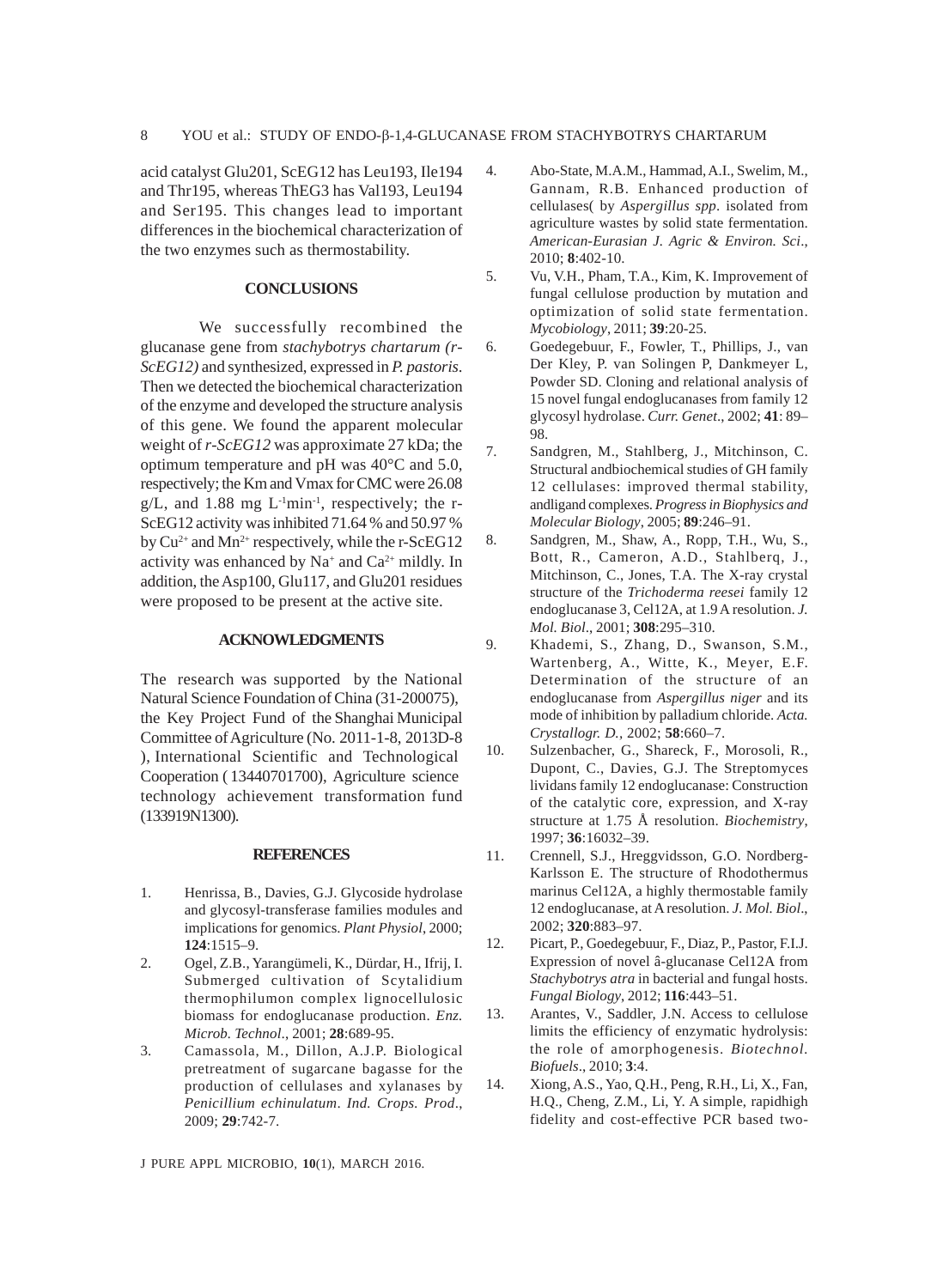stepDNA synthesis (PTDS) method for long gene sequences. *Nucleic. Acids. Res*., 2004; **32**:e98.

- 15. Xiong, A.S., Peng, R.H., Li, X., Fan, H.Q., Yao, Q.H., Guo, M.J., Zhang, S.L. Influence of signal peptide sequences on the expression of heterogeneous proteins in *Pichia pastoris. Acta. Biochim. Biophys. Sin*., 2003; **35**: 154–60.
- 16. Fu, X.Y., Zhao, W., Xiong, A.S., Tian, Y.S., Peng, R.H. High expression of recombinant Streptomyces sp. S38 xylanase in Pichia pastoris by codon optimization and analysis of its biochemical properties. *Mol. Biol. Rep*., 2011; **38**: 4991-7.
- 17. Wen, T.N., Chen, J.L., Lee, S.H., Yang, N.S., Shyur, L.F. A truncated Fibrobacter succinogenes 1,3–1,4-β-D-glucanase with improved enzymatic activity and thermotolerance. *Biochemistry*, 2005; **44**: 9197– 205.
- 18. Bai, H.Z., Wang, H., Sun, J.D., Irfan, M., Han, M., Huang, Y.Q., Han, X.R., Yang, Q. Purification and Characterization of beta 1,4- Glucanases from *Penicillium simplicissimum* H-11. *BioResources*, 2013; **8**:3657-71.
- 19. Qin, Y., Wei, X., Liu, X., Wang, T., Qu, Y. Purification and characterization of recombinant endoglucanase of *Trichoderma reesei* expressed in *Saccharomyces* cerevisiae with higher glycosylation and stability. *Protein Expr.Purif*., 2008; **58**:162–7.
- 20. Xiong, A.S., Yao, Q.H., Peng, R.H., Zhang, Z. High methylotrophic yeast *Pichia pastoris*. *Appl. Microbiol. Biotechnol*., 2006; **72**:1039–1047.
- 21. Cregg, J.M., Cereghino, J.L., Shi, J., Higgins, D.R. Recombinant protein expression in *Pichia pastoris*. *Mol. Biotechnol*., 2000; **16**:23–52.
- 22. Miettinen-Oinonen, A., Suominen, P. Enhanced production of *Trichoderma reesei* endoglucanases and use of the new cellulase preparations in producing the stonewashed effect on denim fabric. *Appl. Environ. Microbiol*., 2002; **68**:3956–64.
- 23. Jin, X., Meng, N., Xia, L.M. Expression of an Endo-β-1,4-glucanase Gene from Orpinomyces PC-2 in *Pichia pastoris*. *Int. J. Mol. Sci*., 2011; **12**:3366–80.
- 24. Liu, D., Zhang, R., Yang, X., Xu, Y., Tang, Z., Tian, W., Shen, Q. Expression, purification and characterization of two thermostable endoglucanases cloned from a lignocellulosicde composing fungi *Aspergillus fumigatus* Z5 isolated from compost. *Protein Expr. Purif*., 2011; **79**:176–86.
- 25. Quay, D.H.X., Bakar, F.D.A., Rabu, A., Said, M., Illias, R.M., Mahadi, N.M., Hassan, O.,

Murad, A.M.A. Overexpression, Purification and characterization of the *Aspergillus niger* endoglucanase,EglA, in *Pichia pastoris. Afr. J. Biotechnol*., 2011; **10**:2101–11.

- 26. Ding, S.J., Ge, W., Buswell, J.A. Secretion, purification and characterisation of a recombinant *Volvariella volvacea* endoglucanase expressed in the yeast *Pichia pastoris*. *Enzyme Microb. Tech*., 2002; **31**:621–6.
- 27. Shi, H., Yin, X., Wu, M., Tang, C. Cloning and bioinformatics analysis of an endoglucanase gene (Aucel12A) from *Aspergillus usamii* and its functional expression in *Pichia pastoris*. *J. Ind. Microbiol. Biotechnol*., 2012; **39**:347–57.
- 28. Maheshwari, R., Bharadwaj, R., Bhat, M. Thermophilic fungi: their physiology and enzymes. *Microbiol. Mol. Biol. Rev*., 2000; **64**:461–88.
- 29. Viikari, L., Alapuranen, M., Puranen, T., Vehmaanperä, J., Siika-aho, M. Thermostable enzyme in lignocelluloses hydrolysis. *Adv. Biochem. Eng. Biotechnol*., 2007; **108**:121–45.
- 30. Nakazawa, H., Okada, K., Kobayashi, R., Kubota, T., Onodera, T., Ochiai, N., Omata, N., Ogasawara, W., Okada, H., Morikawa, Y. Characterization of the catalytic domains of *Trichoderma reesei* endoglucanase I, II and III, expressed in Escherichia coli. *Appl. Microbiol. Biotechnol*., 2008; **81**:681–9.
- 31. Bok, J.D., Yernool, D.A., Eveleigh, D.E. Purification, characterization, and molecular analysis of thermostable cellulases CelA and CelB from *Thermotoga neapolitana*. *Appl. Environ. Microbiol*., 1998; **64**:4774–81.
- 32. Gomes, I., Gomes, J., Gomes, D., Steiner, W. Simultaneous production of high activities of thermostable endoglucanase and β-glucosidase by the wild thermophilic fungus *Thermoascus aurantiacus*. *Appl. Microbiol. Biotechnol*., 2000; **53**: 461–8.
- 33. Hong, J., Tamaki, H., Yamamoto, K., Kumagai, H. Cloning of a gene encoding thermostable cellobiohydrolase from *Thermoascus aurantiacus* and its expression in yeast. *Appl. Microbiol. Biotechnol*., 2003a; **63**:42–50.
- 34. Hong, J., Tamaki, H., Yamamoto, K., Kumagai, H. Cloning of a gene encoding a thermo-stable endo-β-1,4-glucanase from *Thermoascus aurantiacus* and its expression in yeast. *Biotechnol. Lett*., 2003b; **25**:657–61.
- 35. Grassick, A., Murray, P.G., Thompson, R., Collins, C.M., Byrnes L, Birrane G, Higgins TM, Tuohy MG. Three-dimensional structure of a thermostable native cellobiohydrolase, CBH IB, and molecular characterization of the cel7 gene from the filamentous fungus, Talaromyces

J PURE APPL MICROBIO*,* **10**(1), MARCH 2016.